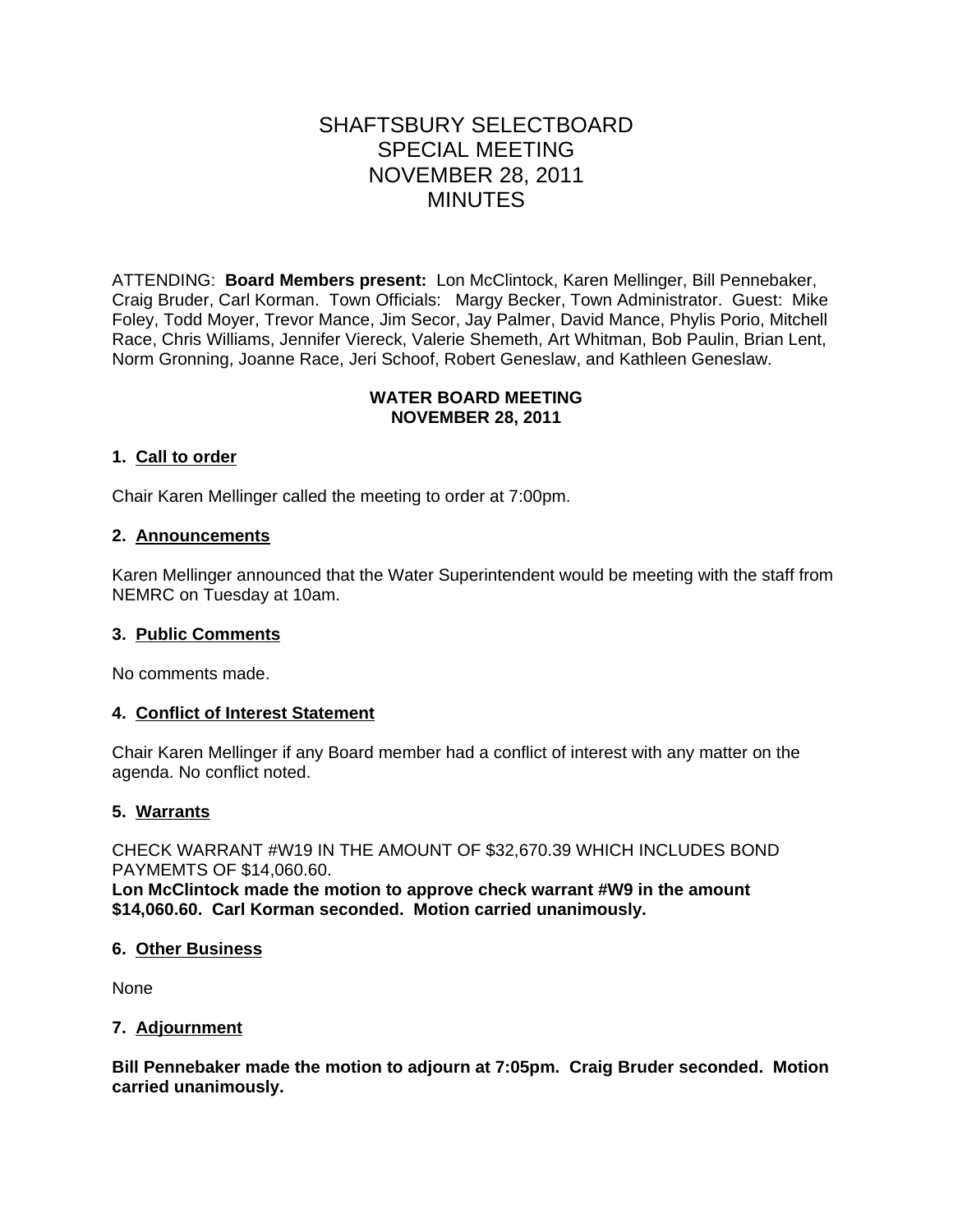# **SELECT BOARD MEETING NOVEMBER 28, 2011**

# **1. Call to Order**

Chairman McClintock called the meeting to order at 7:05pm.

# **2. Announcements**

Karen Mellinger announced the Christmas tree lighting would be Sunday at 4:00pm with singing and music.

The PTO is having a potluck dinner at the Shaftsbury School December  $13<sup>th</sup>$  from 5:00 to 5:45pm.

Margy Becker informed the Board that the Regional Planning Commission will have a holiday gathering on December 15<sup>th</sup>.

The North Bennington School District will be holding a meeting on November 30<sup>th</sup> to discuss becoming an independent school.

There will be a composting lecture on Thursday, Dec.  $1<sup>st</sup>$ .

# **3. Public Comments**

Mike Foley voiced his concern with the moratorium recommended by the Planning Commission. Mike Foley asked what the purpose of the Board is and what the by-laws are concerning composting.

Lon McClintock stated that the Planning Commission will propose by-laws that go to the Select Board and a public hearing to be decided upon.

# **4. Conflict of Interest Statement**

Chairman McClintock inquired if any Board member had a conflict of interest with any matter on the agenda. Carl Korman had a conflict with item 14, check warrant #21.

# **5. Proposed Zoning Amendments**

A. Sign Ordinance

Art Whitman of the Economic Development Committee held a special meeting to discuss the ordinance. Several hours were spent reviewing the revisions. Art Whitman would like to have a meeting with the Planning Commission to discuss the revisions further. Art Whitman informed the Board that Paulin's sent a letter to the Economic Development Committee concerning a survey they had a professional do in regards to the size of signs and their visibility to drivers.

Trevor Mance stated that the ordinance does not allow ones business to advertise another business on their site. In this rural area this helps small business survive. Trevor Mance of TAM, stated that the directional sign on North Road is not big enough to fit everything on there that is need. A two square feet sign is not big enough.

David Mance suggested clarification on one side or two sided signs and the size allowed.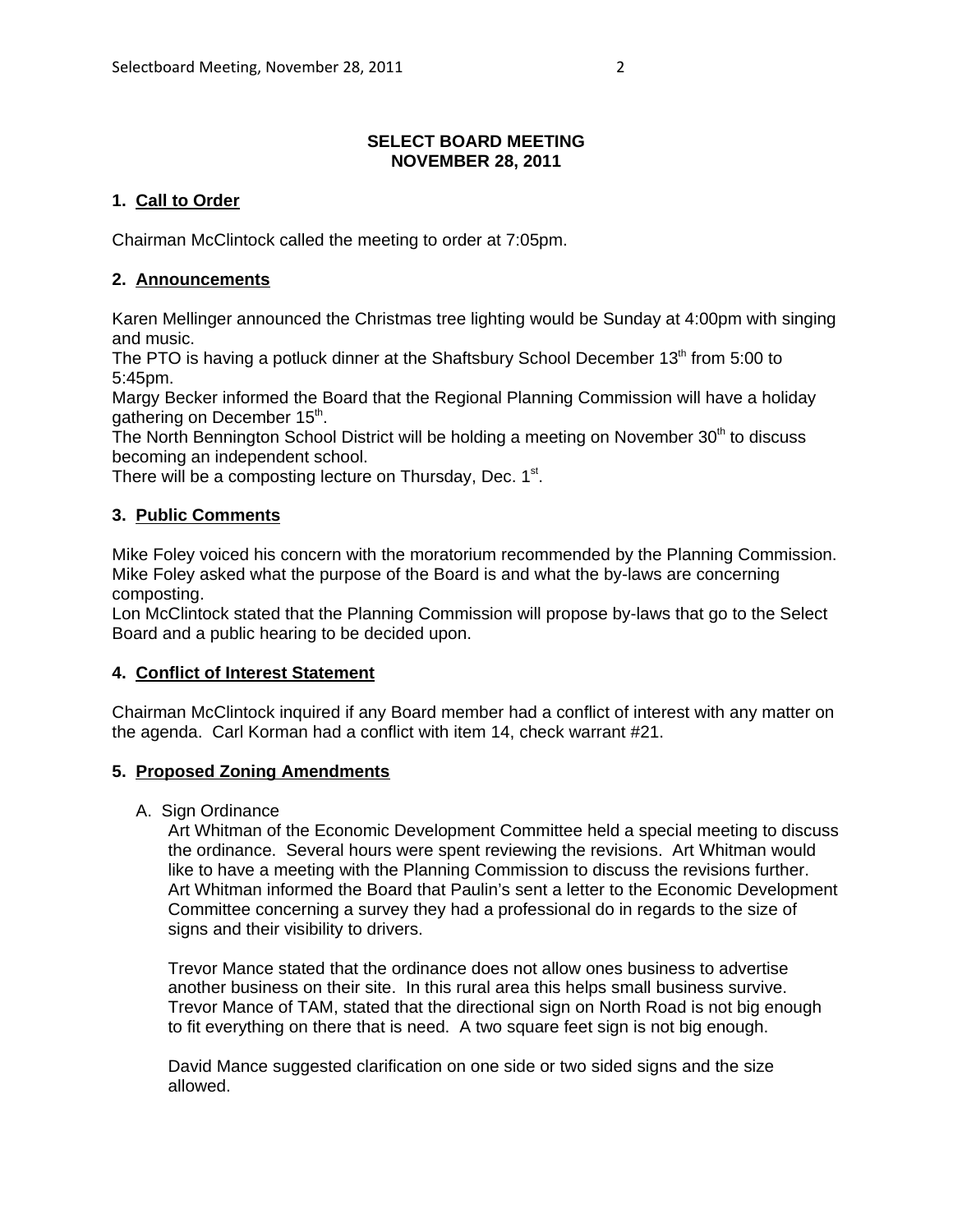Valerie Shemeth stated that sect 3.1.10 was vague on clear and unobstructed view. Some small businesses of signage of the main road and they need this to survive.

Jennifer Viereck commented that the 2 square feet signage was not workable for out of home business, if driving by the sign may not be seen.

# **Bill Pennebaker made the motion to send the sign ordinance back to the Planning Commission. Craig Bruder seconded. Motion carried unanimously.**

B. Adaptive Reuse of Motel Properties

Todd Moyer stated that the allowance to use existing water supply and wastewater disposal in the reuse of motel properties will help greatly to adapt the properties.

### **Craig Bruder made the motion to accept Adaptive Reuse of Motel Properties. Bill Pennebaker seconded. Motion carried unanimously.**

C. Open Space Subdivision

Jay Palmer discussed the natural resources provision for waste water and water supply and the notification to abutting landowners.

Kathleen Geneslaw commented that isolation zones going onto an abutting neighbors land should be redone.

Jim Secor stated that they do dry to keep isolated zones on the property if possible. Dave Mance stated that isolations zones still have some limited use.

Mitchell Race stated that the size of the lots could change. If is is a large lot subdivision with open space minimize the unit subdivision.

The Town will seek legal advice on this matter.

D. Home Occupations in Rural Residential Districts

Phylis Porio suggested deleting existing out buildings in item #3. Dave Mance commented that parking and deliveries create problems with in home business.

This will go back to the Planning Commission.

E. Special Regulations: fencing, plantings, etc. in Highway ROW

There is a State Ordinance that has been in effect for years. Bill Penebaker stated that existing fences or plantings, if they create a problem the Town can ask them to remove it.

**Craig Bruder made the motion to adopt the Special Regulations. Bill seconded.**  The Board discussed amendments to the regulations.

**Craig Bruder made the motion to withdraw motion on the table. Carl seconded. Motion carried unanimously.**

Special Regulations tabled.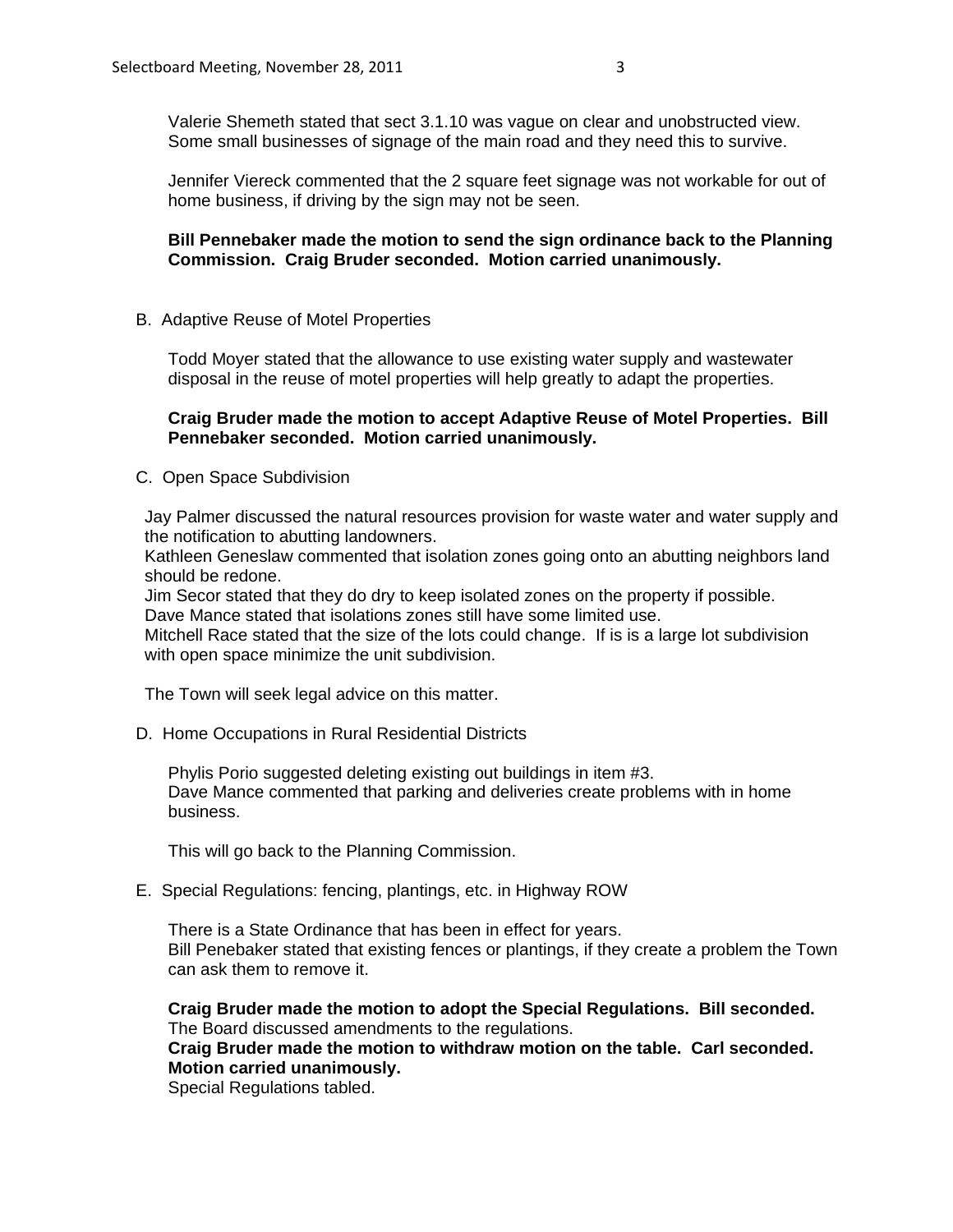# **6. Grand List Errors and Omissions**

Tabled.

# **7. Current Year Budget Status Reports**

Tabled.

# **8. FY13 Budget-Health Insurance**

Karen Mellinger distributed hand-outs to the Board Members comparing health plans. The Board discussed the plans that are available. Karen Mellinger recommended staying with Blue Cross. **Craig Bruder made the motion to renew the current Blue Cross plan. Carl Korman seconded. Motion carried unanimously.**

### **9. TAM Host Town Agreement**

Trevor Mance of TAM discussed the agreement with the Board, stating that there may be some housekeeping issues. Bill Pennebaker will set up a meeting with Trevor Mance to discuss the agreement line by line.

# **10. Addition of Sunderland to Regional ISWAP**

**Bill Pennebaker made the motion that there are no objections to Sunderland joining the Regional ISWAP. Carl Korman seconded. Motion carried unanimously.**

### **11. Town Administrator Report**

Margy Becker informed the Board of the agreement with FEMA. The agreement allows for the process of worksheets. The FEMA limits have changed from 75% to 90%. **Carl Korman made the motion to change the 75% to 90% on the agreement. Karen**

**Mellinger seconded. Motion carried unanimously.**

**Carl Korman made the motion to approve the signing of the agreement as amended. Karen Mellinger seconded. Motion carried unanimously.**

### **12. Other Business**

A reminder will be sent to Board Members concerning the Saturday meeting.

### **13. Approval of Minutes**

**Karen Mellinger made the motion to approve the minutes for November 7, 2001 with amendments to item #5. Craig Bruder seconded. Motion carried unanimously.**

**Karen Mellinger made the motion to approve the minutes for November 10. Carl Korman seconded. Motion carried unanimously.**

**Karen Mellinger made the motion to approve the minutes for November 15 with amendments to item #4. Carl Korman seconded. Motion carried unanimously.**